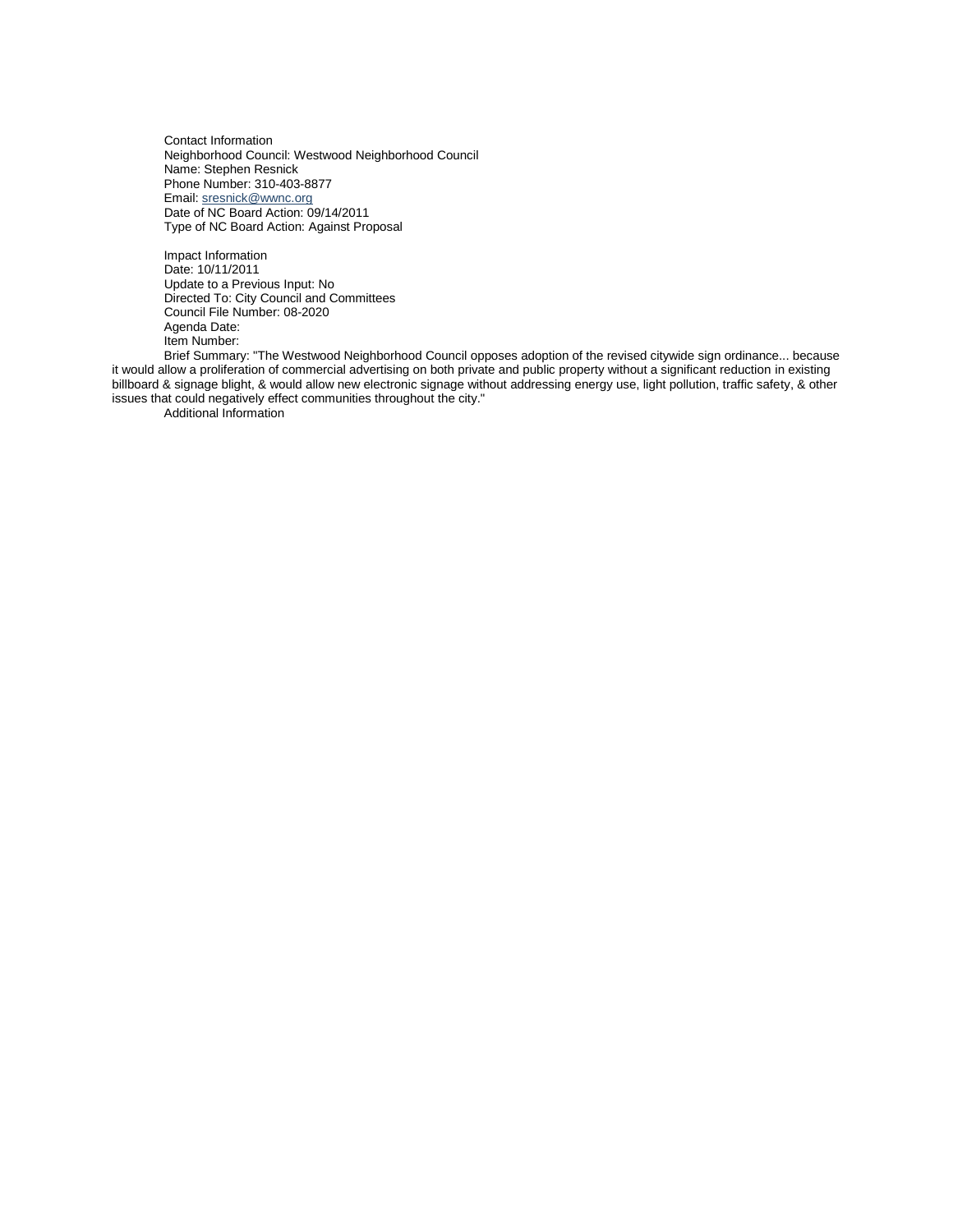WESTWOOD NEIGHBORHOOD COUNCIL BOARD MEETING MINUTES SEPTEMBER 14, 2011 WESTWOOD PRESBYTERIAN CHURCH 10822 WILSHIRE BLVD. LOS ANGELES, CA 90024

### 1. CALL TO ORDER

President Jerry Brown called the meeting to order at 7:09 p.m. Board members in attendance were Jerry Brown, Roozbeh Farahanipour, Brent Gaisford, Joseph Gilliard, Mark Herd, Stephen Resnick, Tom Schneider, Clinton Schudy, Kurt Smalberg, Michael Stajura, Scott Whittle, and Laura Winikow. Board members absent were Connie Boukidis, Lisa Chapman, David Crew, Toni Gray, Mark Rogo, Steve Somers, and George Torbay. There were also 12 stakeholders and guests in attendance.

### 2. APPROVAL OF MINUTES

Brent Gaisford moved to approve the August minutes as written. The motion was seconded by Clinton Schudy and carried unanimously.

#### 3. COMMENTS BY PUBLIC OFFICIALS

Councilmember Koretz's field deputy Sarah Mallory said that his transportation deputy Jay Greenstein is holding weekly meetings about the upcoming 90 day closure of Wilshire Blvd.'s freeway ramps, looking at possible detours for the closure. Sarah will update WWNC about detours for the closure at the next meeting.

#### 4. PUBLIC COMMENTS

Stakeholder Steve Sann announced that the Westwood Community Council will have its next meeting on September 20th at 6:30 p.m. at Belmont Village. Supervisor Zev Yaroslavsky's transportation deputy Vivian Rescalvo and Metro representatives will be there to give a presentation on the Westside Subway Extension.

Stakeholder Roxane Stern commented about WWNC's website, which had not been updated. Brent Gaisford explained that he had just returned from out of town 4 1/2 hours ago. Though he was formerly the only one who was able to post information on the website, he has just trained Michael Stajura to do so as well so this should not happen in the future.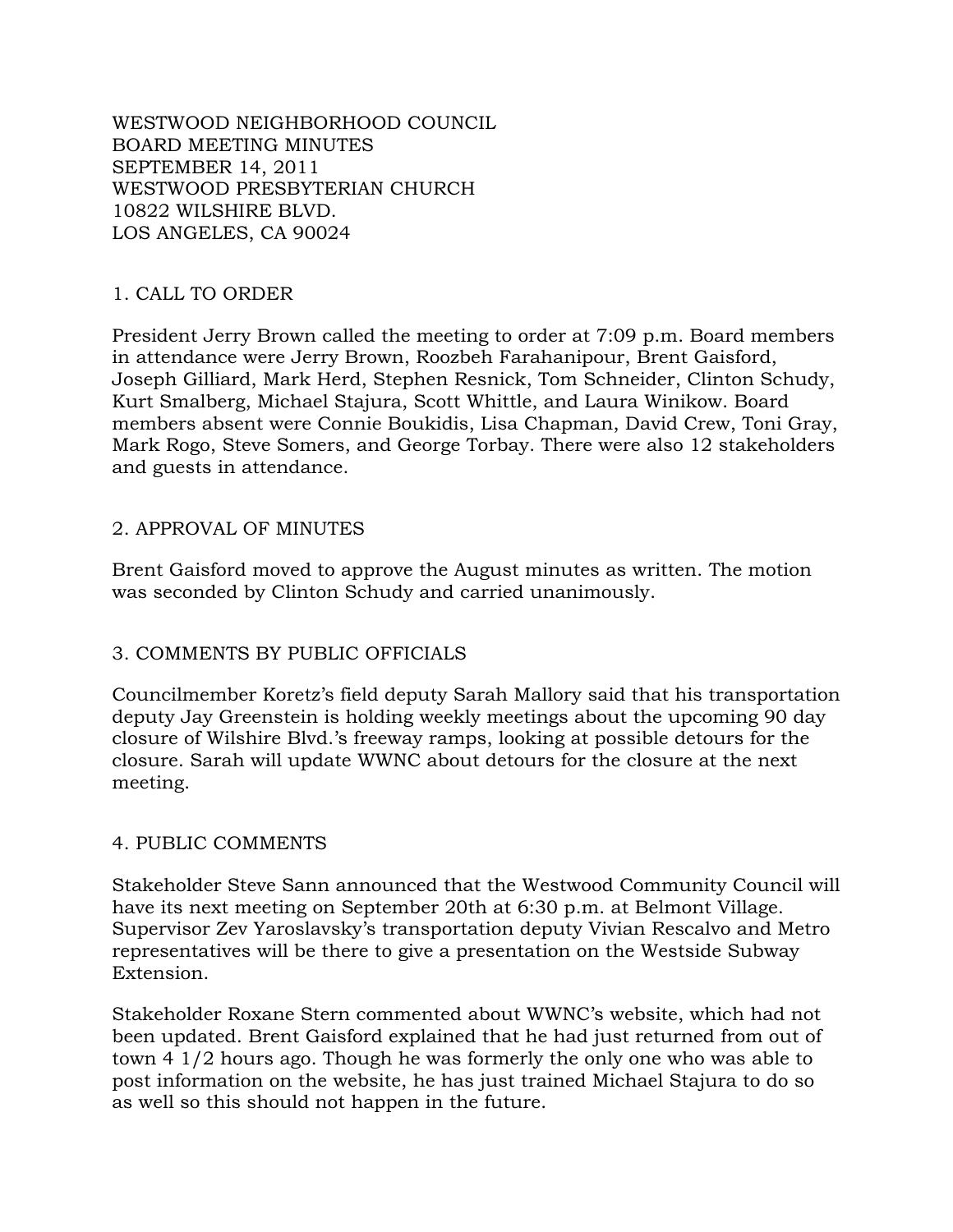### 5. STANDING COMMITTEE STATUS REPORTS

The Executive Committee has not met.

Budget Committee Chair Brent Gaisford stated that Neighborhood Council budgets have been reduced by 10% for this fiscal year, going from \$45,000 to \$40,500. WWNC has not spent much money yet so there will be a good amount for Neighborhood Purposes Grants, and possibly more money should be spent on outreach. Brent announced that he has received a credit card to pay for WWNC's expenses and requested agendization of how to prioritize funding expenditures for the next meeting. He is as yet unsure of how to pay for the Congress of Neighborhood Councils. Jerry Brown announced that the \$8,000 granted to Fairburn Avenue Elementary School in February 2011 is being processed now by DONE.

The Land Use & Planning Committee (LUPC) met this afternoon, with Barney's Westwood on the agenda.

The LUPC discussed Native Foods at its meeting last month. Valerie Sacks, on behalf of Native Foods, spoke about its relocation and remodel within the same building. It will have a larger space more conducive to a relaxing meal and is requesting a CUP to serve wine and beer. The Land Use Committee requested that Native Foods not have happy hours or serve alcohol in pitchers, which Native Foods agreed to comply with. It will have food specials but not drink specials. Because it is in a historic building, there are no parking requirement changes. Jerry Brown moved that, "WWNC accepts the Land Use & Planning Committee's recommendation to support the request of Native Foods for a CUP for a wine & beer license on the condition that Native Foods has no happy hours and does not serve alcohol in pitchers." Michael Stajura seconded the motion which carried unanimously.

Barney's Westwood was discussed at today's LUPC meeting. Mark Herd said that the LUPC voted on five requests for modification of its conditions by Barney's Westwood. The five requests were to change the closing hour from 1:30 a.m. to 2:00 a.m. seven days a week; to install three video games; to have the ability to extend karaoke hours; to have happy hours from 4 p.m. to 7 p.m.; and to install five television monitors on the patio. The LUPC supported the requests for extended hours, video games, and extended karaoke hours but not the requests for happy hours and television monitors on the patio. Co-owner David Houston and consultant Ira Handelman then stated that Barney's Westwood is not doing as well as Barney's restaurants in other locations because the conditions in Westwood are more restrictive. They stated that they are not about to go out of business but need 10% to 15% more profits to make it viable, and are requesting the five modifications which they believe will help.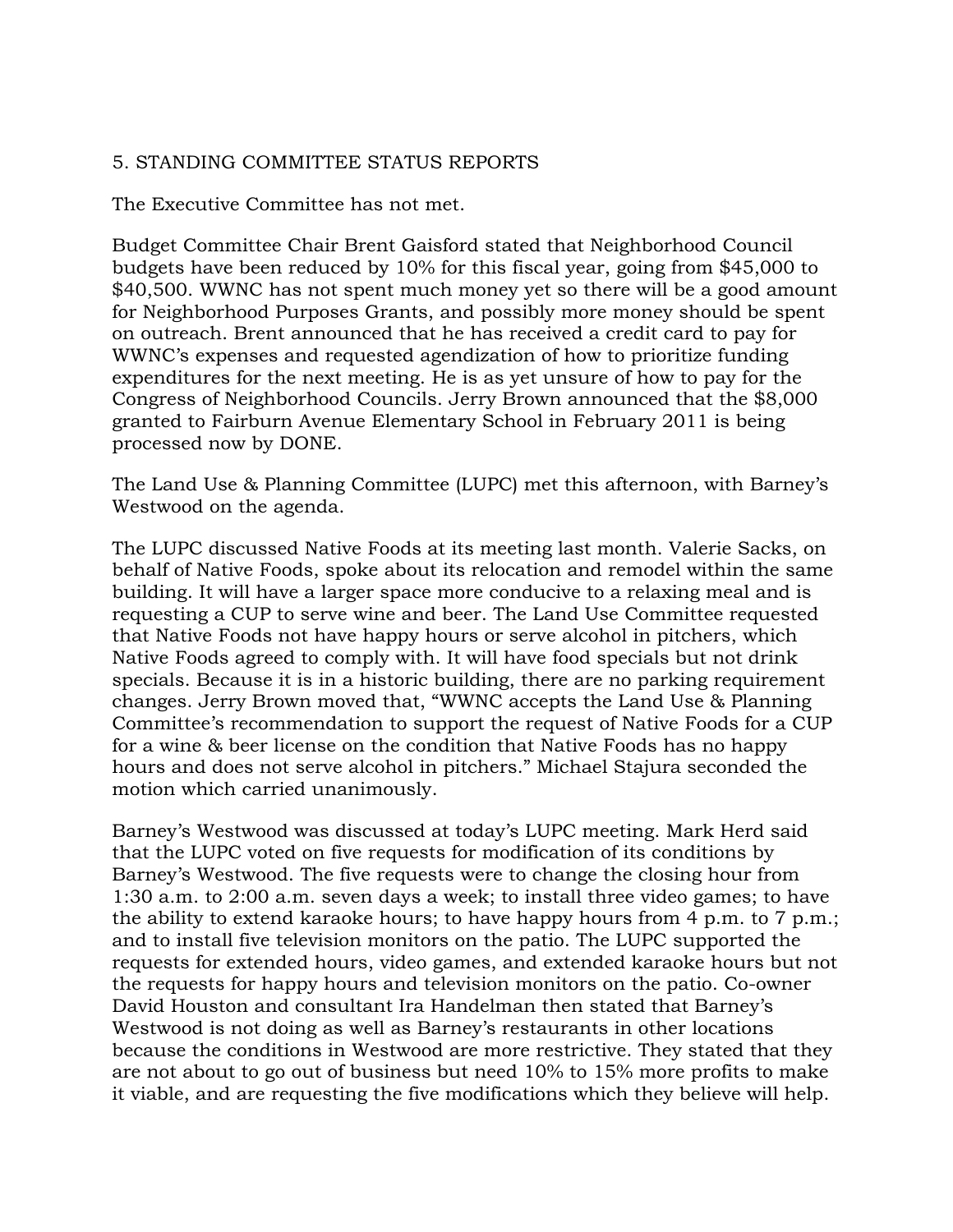Ira Handelman said that he had a letter from West L. A. Vice Squad Sergeant Todd Schmitz stating that happy hours were all right.

Mark Herd moved that, "WWNC accepts the LUPC's recommendation to support the request of Barney's Westwood for extension of closing hours from 1:30 a.m. to 2:00 a.m. seven days a week." Michael Stajura seconded the motion, which carried unanimously.

Mark Herd moved that, "WWNC accepts the LUPC's recommendation to support the request of Barney's Westwood for an extension of karaoke hours." Michael Stajura seconded the motion which carried unanimously.

Mark Herd moved that, "WWNC accepts the LUPC's recommendation to support the request of Barney's Westwood to install three video games." Clinton Schudy seconded the motion which carried unanimously.

Mark Herd said that the LUPC voted 3 to 1 against supporting Barney's request to install television monitors on the patio. Co-owner David Houston said that they would be monitors only with no speakers or sound. Jerry Brown moved that, "WWNC accepts the LUPC's recommendation to oppose the request of Barney's Westwood to install television monitors on the patio." Scott Whittle seconded the motion. Mark Herd then moved to amend the motion: "WWNC approves the request of Barney's Westwood to install television monitors on the patio as long as they don't project below the awning and are oriented predominantly to face patrons and not the street." Brent Gaisford seconded the motion, which passed with a vote of Yes: 8, No: 3, and Abstain: 1. The original motion was then voted upon, with 2 votes for and 10 against.

Mark Herd told the board of the LUPC's 3 to 1 vote to deny Barney's Westwood request to allow on premises happy hours. Jerry Brown moved to accept the LUPC's recommendation to oppose the request of Barney's Westwood to hold happy hours. Stephen Resnick seconded the motion. Brent Gaisford moved to amend the motion to allow Barney's Westwood to hold happy hours between 4 p.m. and 7 p.m." Michael Stajura seconded the motion which passed by a vote of 6 Yes, 5 No, and 1 abstention. Jerry Brown's original motion was then voted on and was defeated by a vote of Yes: 6, No: 6.

## 6. CITYWIDE SIGN ORDINANCE

Michael Stajura stated that the proposed sign ordinance will monetize every flat surface in the city. WRAC has asked all boards to oppose the ordinance. Councilmember Koretz is opposed to it. He wants more time to review and amend it. Other comments were that unnamed law firms and lobbyists have had access to the writing of the ordinance and there are tremendous loopholes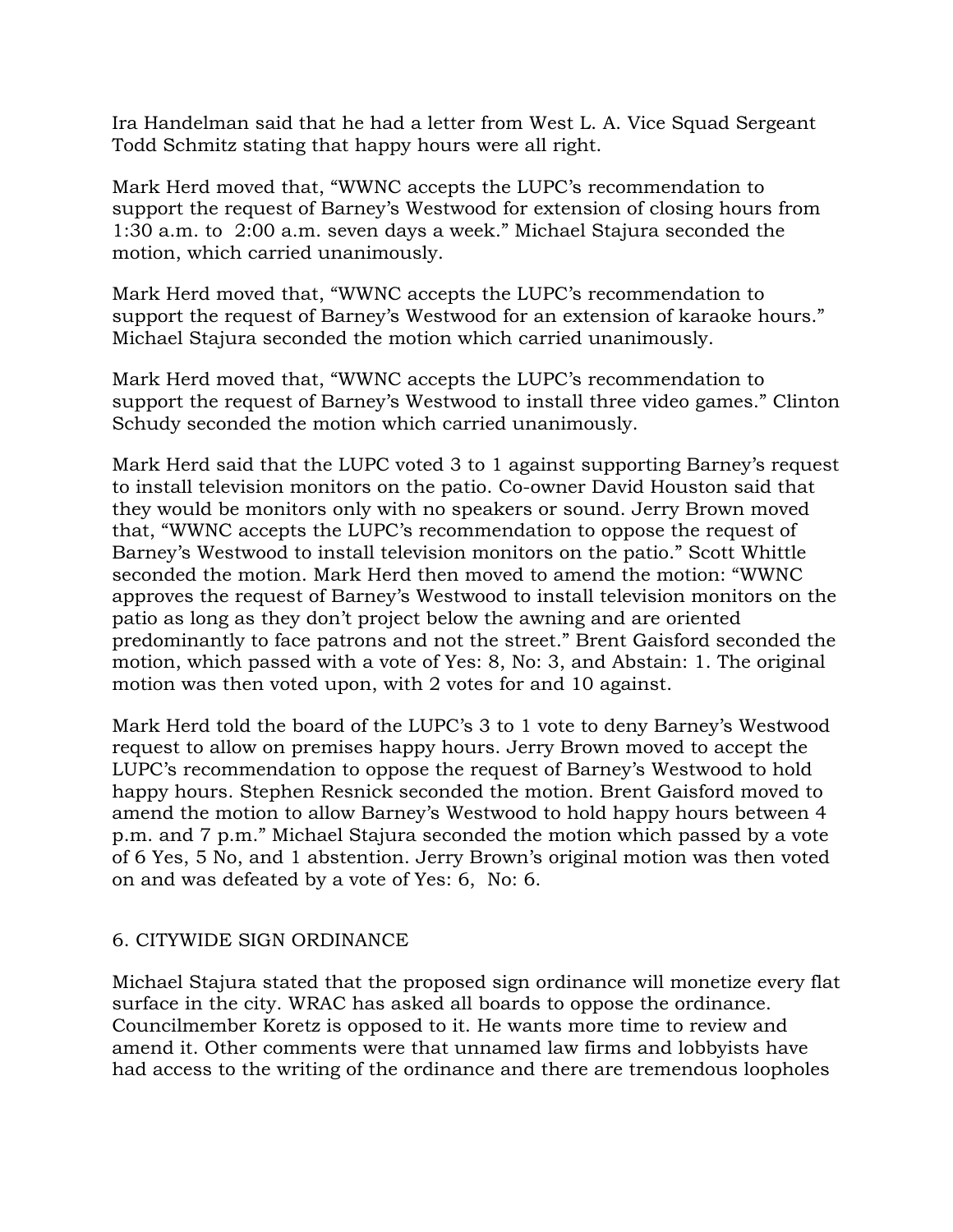in it, and that originally it was heard 30 months ago and included public input but since then it has basically been written by lobbyists with no public input.

Michael Stajura moved that WWNC supports WRAC's position opposing the sign ordinance and will file a Comunity Impact Statement to that effect. The motion reads, "WWNC opposes adoption of the revised citywide sign ordinance now pending before the City Council Planning and Land Use Management committee because it would allow a proliferation of commercial advertising on both private and public property without a significant reduction in existing billboard and signage blight, and would allow new electronic signage without addressing energy use, light pollution, traffic safety, and other issues that could negatively affect communities throughout the city." Scott Whittle seconded the motion and it carried unanimously.

# 7. WRAC TOWN HALL WITH DONE

Michael Stajura explained that the upcoming meeting with WRAC and DONE to discuss changes to neighborhood councils will be an informational and discussion meeting, without taking a vote on proposed changes. All are invited. Of the four agenda items, item c) is important since DONE's staff has been decimated, and this item is about a proposal for WRAC to take up some administrative duties.

Michael also announced that UCLA's 3rd annual volunteer day is next Tuesday September 20th. UCLA will send 7,500 volunteers around the city to help in various capacities.

## 8. TELEPHONE NUMBER AND P.O. BOX FOR WWNC

The City will not give WWNC business cards until it has a phone number and address. Jerry Brown suggested that WWNC should get a Google phone number so that phone calls can be transcribed and sent as email. Stephen Resnick looked into P.O. Boxes and said that boxes at the post office in the Federal Building were available in four sizes for between \$96 and \$510 per year. Objections to a box there were raised because that post office is slated for closure in the future, therefore a private box may be preferable.

Stephen Resnick moved that, "WWNC will obtain a Google phone number set up to go to the website, and obtain a P.O. Box from a location in Westwood Village to be determined at a cost of not to exceed \$200 per year." Roozbeh Farahanipour seconded the motion, which carried unanimously.

## 9. BYLAWS/POSTING LOCATIONS